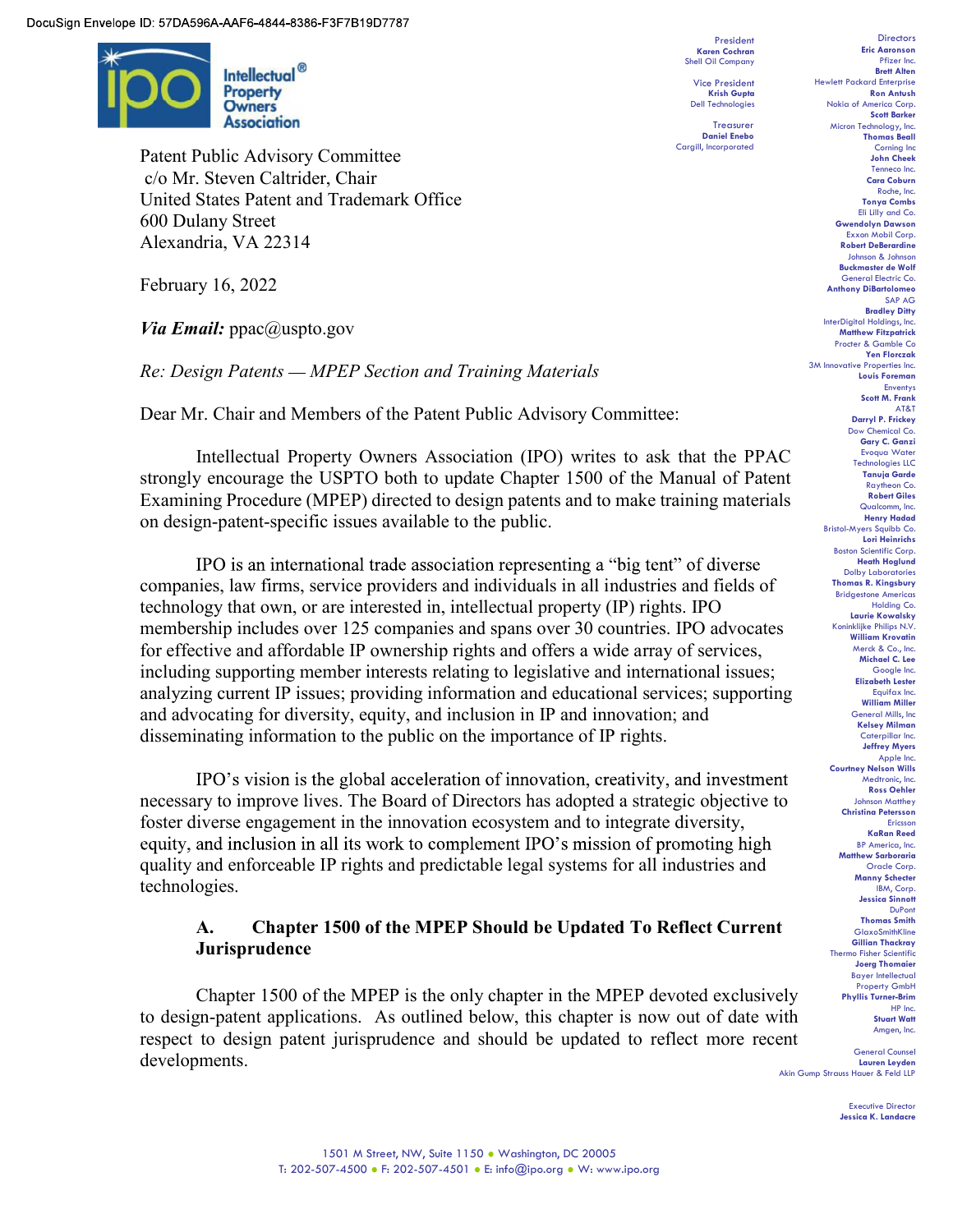Chapter 1500 was last updated in June 2020 to "reflect USPTO patent practice" <sup>1</sup> The changes made to Chapter 1500 in June 2020, however, were minor, including formatting changes, updating internal references and URLs, and adding clarifications such as "pre-AIA." This update, however, added no new case law. (The most-recent Federal Circuit case on design law that is discussed in Chapter 1500 of the MPEP is a citation to Sport Dimension Inc. v. Coleman, Inc., 820 F.3d 1316 (Fed. Cir. 2016), which was added in the January 2018 revision.)

This Chapter should be updated to reflect recent decisions. For example, the current version of Chapter 1500 does not include any reference to *In re Maatita*, 900 F.3d 1369 (Fed. Cir. 2018), an important decision that overturned an examiner's rejection of a design patent application under 35 U.S.C. § 112, and which is frequently relevant to the patentability of designs undergoing examination. The lack of official USPTO guidance on this decision is an impediment to consistent and expeditious examination of design patent applications.

 Further, any future revision of the MPEP should include a reference to In re Surgisil, 14 F.4th 1380 (Fed. Cir. 2021), the recent Federal Circuit case overturning the USPTO's position on the appropriate scope of prior art when examining design patent applications under § 102.

 In addition, since 2012, the PTAB has issued Final Written Decisions in twentytwo Inter Partes Review or Post-grant Review proceedings, upholding nine design patents as patentable and finding thirteen unpatentable. The PTAB also frequently issues decisions in *ex parte* design-patent appeals. Since August 2018 (when the last case law was added to Chapter 1500, as noted above), the PTAB has issued 127 decisions in ex parte design-patent appeals.<sup>2</sup> Despite this wealth of guidance from the PTAB, there is only one PTAB case (Munchkin, Inc. v. Luv N' Care, Ltd., 110 USPQ 2d 1580 (PTAB 2014)) cited in Chapter 1500.

## B. Further Public Guidance is Needed Regarding Recent Decisions

 There is also a lack of public guidance regarding the impact of recent decisions. Unlike in other areas, to the best of IPO's knowledge, the USPTO has issued no public interim guidance, updates, memorandums, or training materials covering any of the above design-related decisions. In addition, with respect to training materials, there are

 <sup>1</sup> Manual of Patent Examining Procedure, Ninth Edition, Revision 10.2019, Last Revised June 2020, https://www.uspto.gov/web/offices/pac/mpep/index.html (accessed January 21, 2022).

<sup>&</sup>lt;sup>2</sup> PTAB Decisions Database, https://developer.uspto.gov/ptab-web/#/search/proceedings (searching decision date August 1, 2018 through January 26, 2022 where Technology Center 2900 (the design technology center) is the respondent).